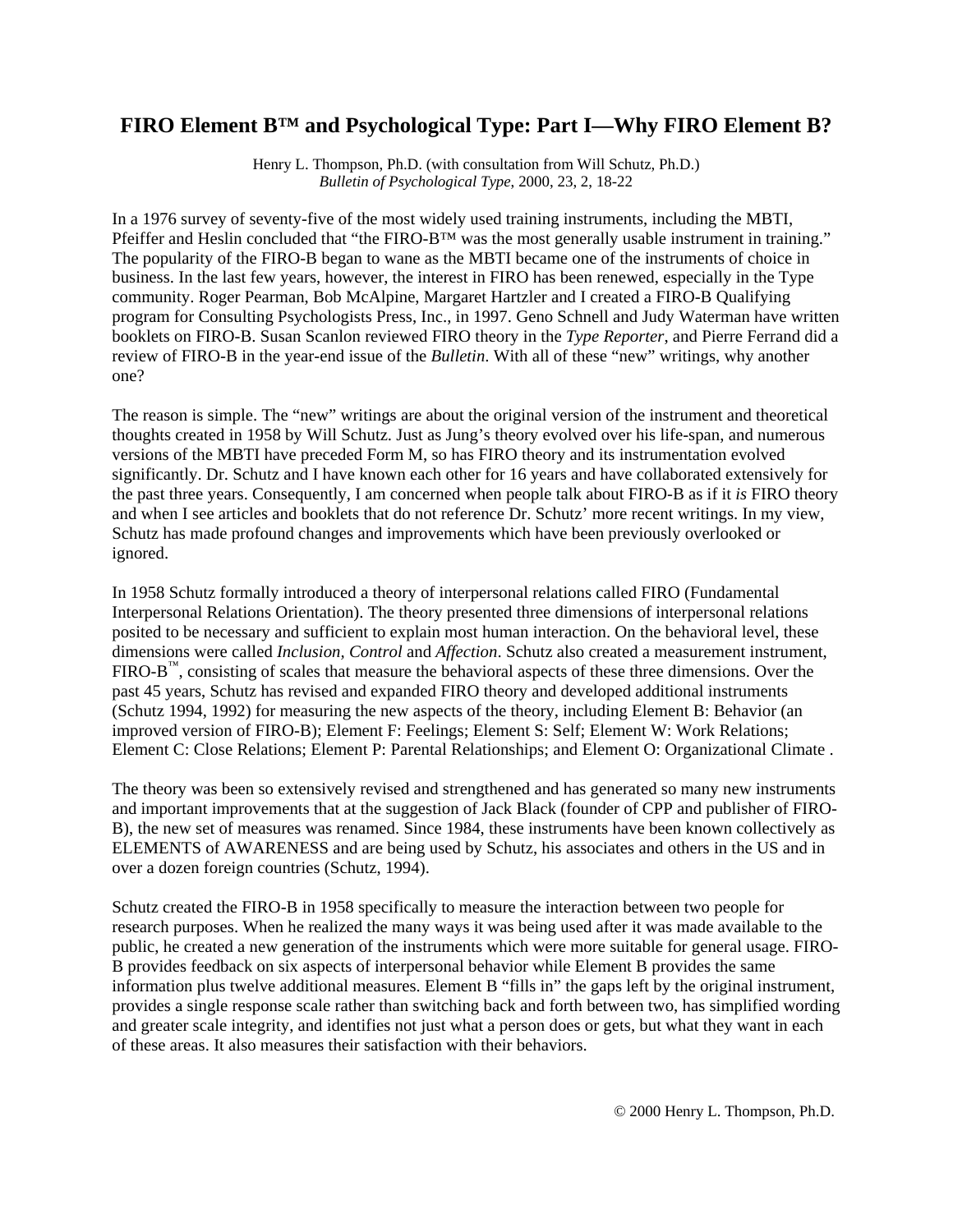FIRO theory focuses on three major levels: *behavior*, *feelings* and *self-concept*. FIRO Element B focuses on behavior (hence the B in the name) in three interpersonal content areas: inclusion, control and openness. Openness was changed from the original Affection which is more appropriate at the feeling level (Schutz, 1992). Inclusion is concerned with achieving the desired amount of contact with people. Sometimes people like a great deal of inclusion; they are outgoing, enjoy doing things with a group, and tend to start conversations with strangers. At other times, people prefer to spend time alone. People differ as to how much they want to be with others and how much they prefer to be alone.

Control is concerned with achieving the desired amount of control over people. Some people are more comfortable when they are in charge of people. They like to be in charge, to give orders and to make decisions for both themselves and others. At other times, they prefer to have no control over people and may in fact prefer to be controlled by others. They may even seek out situations in which others will clearly define their responsibilities for them. Everyone has some desire to control other people and some desire to be controlled.

The third area is concerned with achieving just the desired amount of openness. Some people enjoy relationships in which they talk about their feelings and innermost thoughts. They have one or more people in whom they confide. At other times, they prefer not to share their personal feelings with other people. They like to keep things impersonal and businesslike, and they prefer to have acquaintances rather than close friends. Everyone has some desire for open relationships and some desire to keep their relationships more private.

There are twelve primary scales on which one can receive a score ranging from 0 - 9. The differences between what I *do* and what I *want* to do and what I *get* and what I *want* to get provide six additional scales. Figure 1 shows a feedback matrix with hypothetical scores. As a working hypothesis, we might expect this person to have a few select friends, not to socialize extensively, to like being in control and working autonomously and to be a relatively private person. During the feedback session, the practitioner would explore these possibilities. We might also expect to find dissatisfaction around controlling people more than she wants to and being controlled too much by others. Obviously, there is much more information contained in these results than this hypothesis, but space does not permit elaboration here.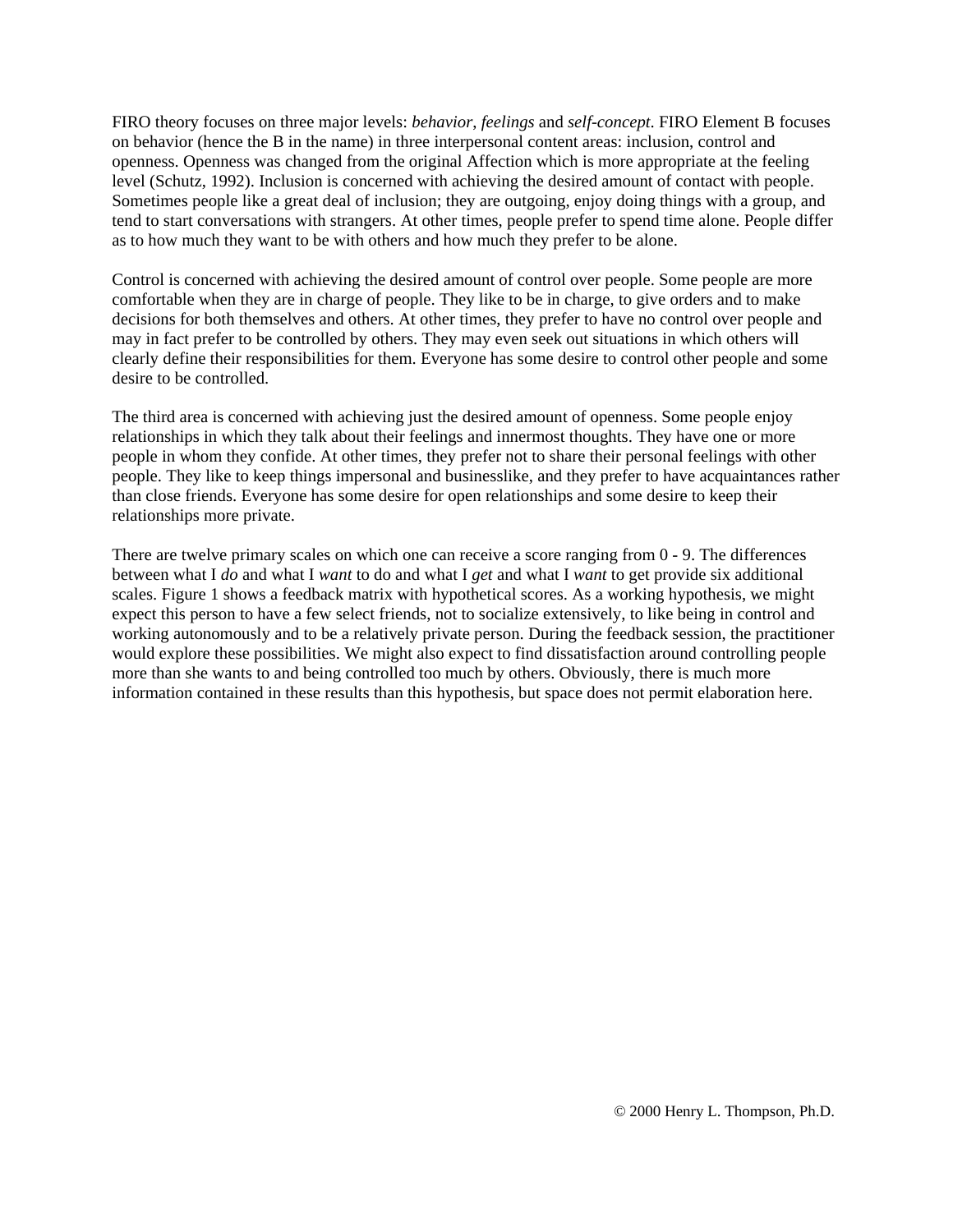| Scale $(0 - 9)$                      | <b>Score</b>   | Differ-<br>ence |  |
|--------------------------------------|----------------|-----------------|--|
| *I include people                    | $\mathbf{1}$   | 2               |  |
| I want to include people             | 3              |                 |  |
| People include me                    | $\overline{c}$ | $\overline{0}$  |  |
| *I want people to include me         | 2              |                 |  |
| *I control people                    | 8              | 3               |  |
| I want to control people             | 5              |                 |  |
| People control me                    | 6              | 4               |  |
| *I want people to control me         | $\overline{c}$ |                 |  |
| *I am open with people               | $\overline{c}$ | $\overline{0}$  |  |
| I want to be open with people        | $\overline{c}$ |                 |  |
| People are open with me              | $\,1$          | 2               |  |
| *I want people to be open with<br>me | 3              |                 |  |

*Figure 1 Hypothetical Scores on Element B \* A similar scale is measured on FIRO-B*

Schutz is emphatic that all FIRO Element scores, including Element B: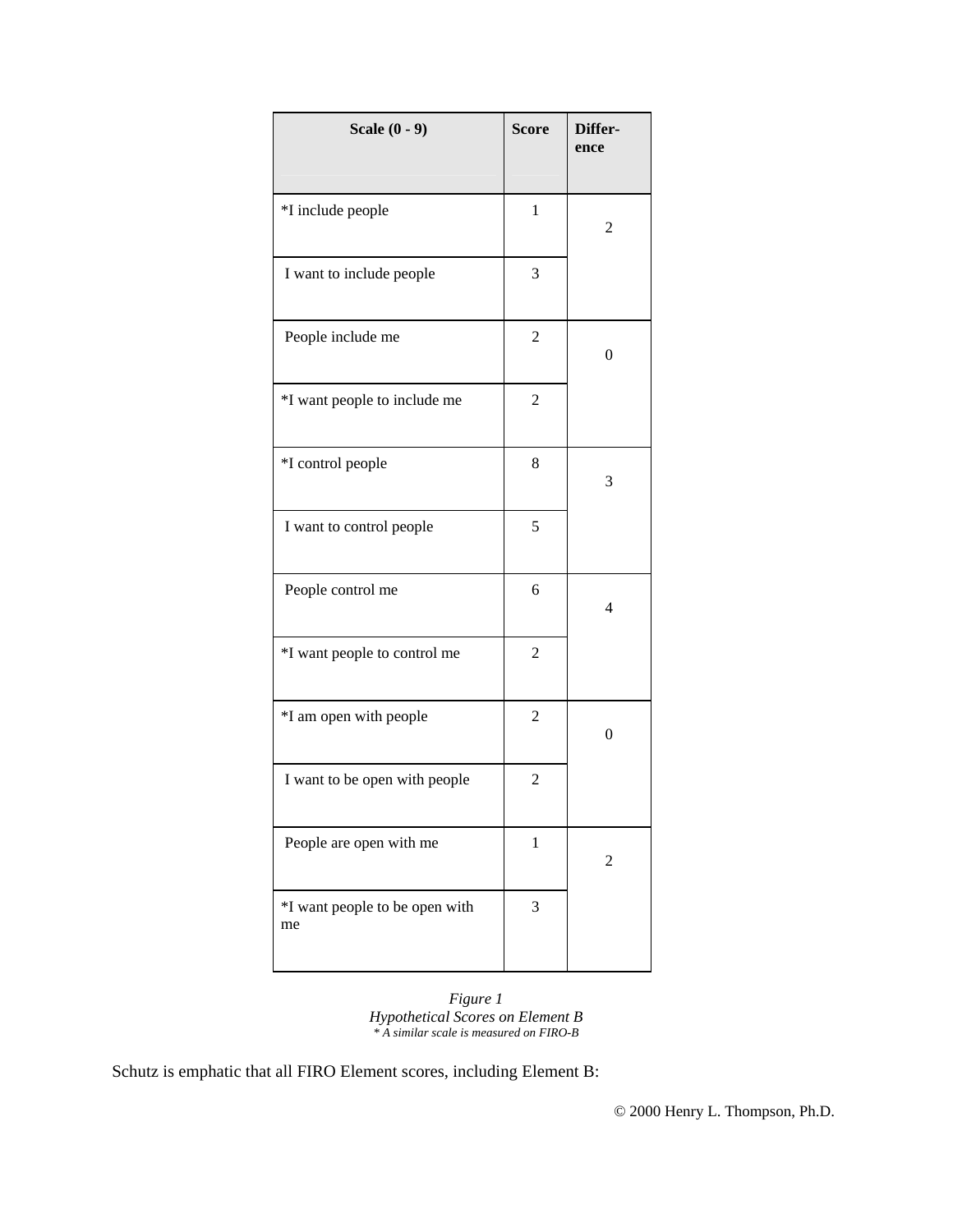\$ Are not terminal—they can and do change.



A major concern of mine is that people are left thinking that FIRO theory is primarily represented by the FIRO-B instrument and "needs" for inclusion, control and affection behaviors. This approach is inaccurate on the semantic level in that the word "need" is no longer part of the theory. It was replaced with "want." The behavioral aspect of the theory, measured by Element B, is only the tip of the iceberg. Jung said that when he observed someone's behavior he did not know what their type was because it was impossible to know what component of their psyche was actually causing the behaviors he was observing. FIRO theory says the same about behaviors. The largest and most important parts of the theory are the underlying causes of the behaviors. This is where Element F: Feelings and Element S: Self come in to play. To understand a person's behavior one must, at a minimum, understand that person's feelings, self-concept, self-esteem and fears. Just as the four-letter type code does not explain personality, neither do FIRO-B or even Element B explain FIRO theory.

#### *Figure 2 Iceberg Analogy*

To best interpret FIRO behaviors (inclusion, control and openness) you must first understand yourself. This means experiencing the behavior, feelings, self-concept, self-esteem and fears up close and personal. Schutz' five-day Human Element course can give you a taste of this. If you want to understand FIRO in enough depth to begin writing and researching, you may attend a 14-day course—after having had time to gain sufficient insight about yourself from the five-day session. Little wonder that Ferrand (2000) can't wait to review updated FIRO theory material—there isn't any, unless we look at the work of Schutz and his colleagues.

In Part II, I will present a summary of research on the linkage of FIRO Element B and the MBTI. For anyone interested in doing research on this topic, I maintain an International Human Element Database, that contains FIRO Element B data.

### **Web Sites about FIRO**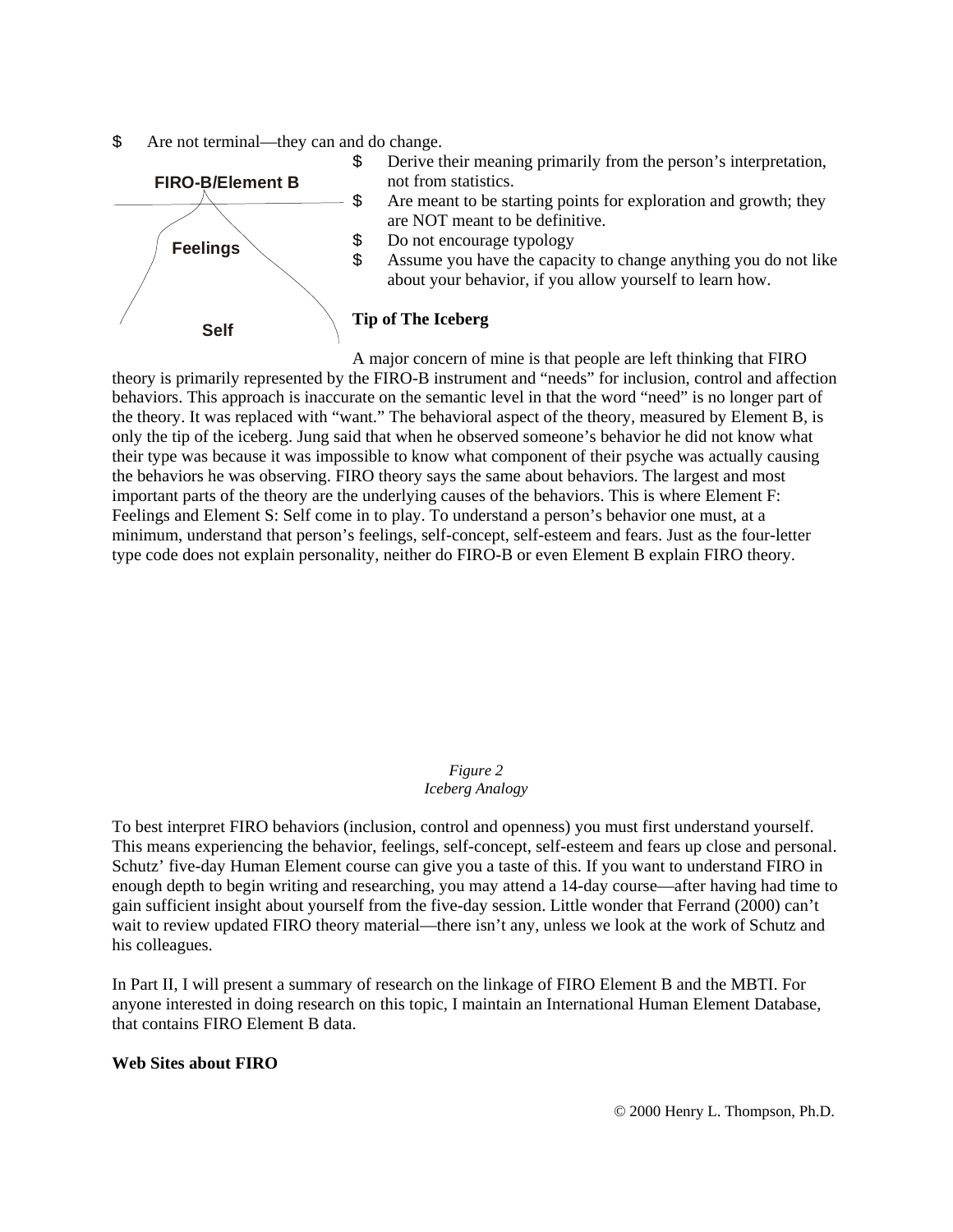Consulting Psychologists Press, Inc. (www.cpp-db.com) High Performing Systems, Inc. (www.hpsys.com) Type Resources (www.type-resources.com) Will Schutz Associates<sup>®</sup> (www.firo.net)

#### **References**

Ferrand, P. (2000). A Half-Dozen Accounts of FIRO-B. *Bulletin of Psychological Type*, 22, *8*, 44- 46

Pfeiffer, W. & Heslin, R. (1976). *Instrumentation in Human Relations Training*. Iowa City, IA: University Associates.

Schnell, E. & Hammer, A. (1993). *Introduction to FIRO-B in Organizations*. Palo Alto, CA: Consulting Psychologists Press, Inc.

Scanlon, S. (1999). The MBTI and Other Personality Theories (Part 4): The FIRO-B. *The Type Reporter*, *74*, July.

Schutz, W. (1958). *FIRO: A Three-Dimensional Theory of Interpersonal Behavior*. New York, NY: Rinehart.

Schutz, W. (1979). *Profound Simplicity*. New York, NY: Bantam.

Schutz, W. (1984). *The Truth Option*. Berkeley, CA: Ten Speed Press.

Schutz, W. (1989). *Joy: Twenty Years Later*. Berkeley, CA: Ten Speed Press.

Schutz, W. (1992). Beyond FIRO-B—Three New Theory Derived Measures—Element B: Behavior, Element F: Feelings, Element S: Self. *Psychological Reports*, June, *70*, 915-937.

Schutz, W. (1994). *The Human Element: Productivity, Self-Esteem and the Bottom Line*. San Francisco, CA: Jossey-Bass.

Thompson, H. (1998). Using the FIRO-B and the MBTI. *Bulletin of Psychological Type*, 21, *4*, 18-20.

Thompson, H. & Schutz, W. (2000). FIRO Element B Organizational Interpretive Report. Watkinsville, GA: High Performing Systems, Inc.

Waterman, J. & Rogers, J. (1996). *Introduction to the FIRO-B*. Palo Alto, CA: Consulting Psychologists Press, Inc.

*FIRO-B is a trademark and MBTI is a registered trademark of Consulting Psychologists Press, Inc. The Human Element and FIRO Element B, Element F and Element S are trademarks of Will Schutz Associates®*

## **FIRO Element B™ and Psychological Type:**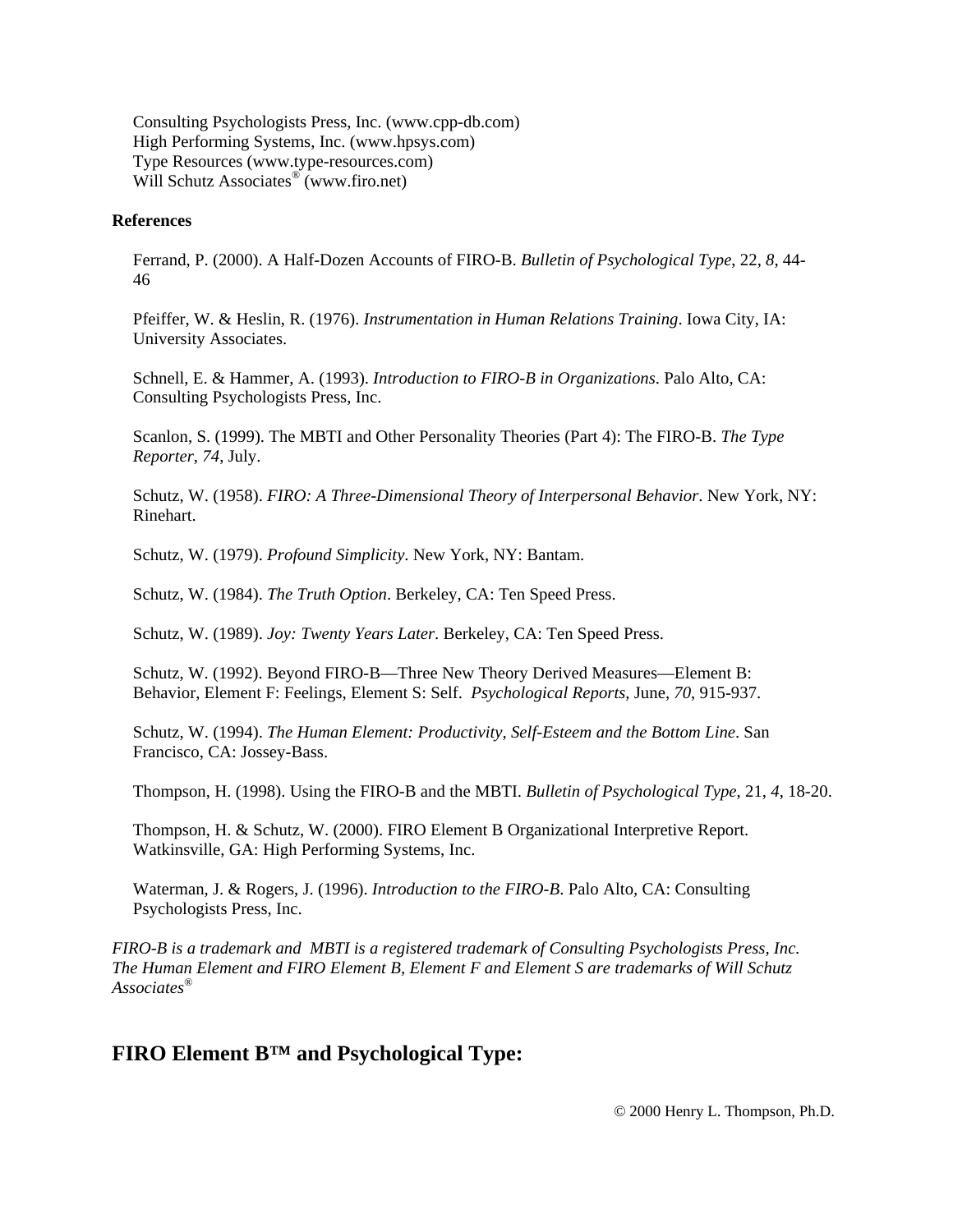# **Part II—FIRO Element B and MBTI Linkage**

Henry L. Thompson, Ph.D. *Bulletin of Psychological Type*, 2000, 23, 3, 18-22

Part I of this article looked at the evolution of FIRO theory and of FIRO-B to FIRO Element B. Part II will briefly explore the linkage of FIRO Element B to the MBTI. To understand the relationship of the information provided by the two instruments, one must be aware that the theories have different psychological underpinnings. For example, psychological Type as measured by the MBTI is an adaptation of C. G. Jung's work and is a type of cognitive, or information processing, model that is presumed to be hardwired. Stimuli are perceived, brought into the psyche, identified, named, valued, acted upon and stored. Additional interaction with the environment may or may not be taken. Other people are not required to be present for Type preferences to develop.

FIRO theory and FIRO Element B come from a psychoanalytic perspective and assume that Inclusion, Control and Openness behaviors manifest out of adaptation to anxiety during childhood—FIRO behaviors are not hardwired. There are numerous ways for the various components to develop and to be modified, if a person so desires. The model is one of interpersonal interaction—it requires another person or persons to be present for the interaction to occur.

One approach for looking at the integration of the two models is to view Type as a mediator between the psyche and the environment and FIRO as psychoanalytic forces that motivate certain types of behavior. For example, an INTJ and an ESFP both might have been ignored during childhood and developed a fear of being *insignificant*. This same interpersonal fear might play out behaviorally in the INTJ in the form of "I will not give you a chance to exclude me. I will exclude you first." This person then becomes withdrawn and limits interpersonal interaction.

The same fear may play out in the ESFP as "I will not give you a chance to exclude me. I will be so inclusive of you that you can't exclude me." This person becomes very outgoing, talkative and invites him/herself readily into your activities.

One of the interesting attributes of FIRO theory is that it helps explain the behavior of the overly inclusive INTJ and under inclusive ESFP. That is, these two Types may adopt the opposite strategy to try and prevent their worst nightmare—being excluded, in this case. The same kinds of over or under levels of behavior can also manifest around Control and Openness with any of the Types.

Keeping this in mind, let's look at the linkage of the two instruments beginning with correlational data. Table 1 shows the correlations between Element B scales and MBTI continuous scores. The data are consistent with previous correlational studies involving the FIRO-B and MBTI (Schnell & Hammer, 1997), but go beyond these because of the additional Element B scales.

| <b>Element B Scales</b> | EI | <b>SN</b> |  |
|-------------------------|----|-----------|--|
|                         |    |           |  |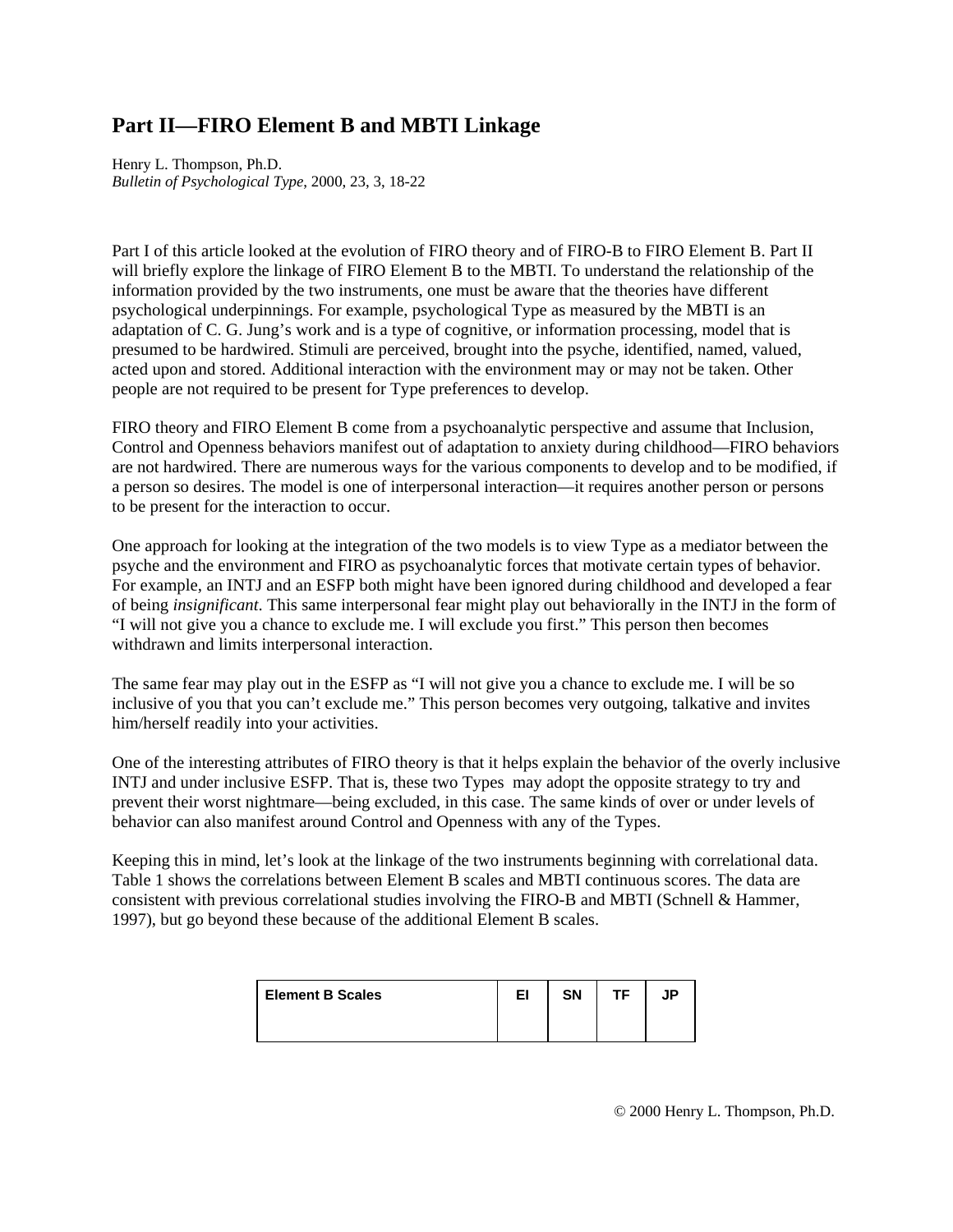| I include people (11)                 | $-48*$   | $.18*$  | $.16*$  | .08 |
|---------------------------------------|----------|---------|---------|-----|
| I want to include people (12)         | $-33*$   | .09     | $.21*$  | .08 |
| People include me (13)                | $-43*$   | $.14*$  | $-.02$  | .11 |
| I want people to include me (14)      | $-.28*$  | .09     | $-.07$  | .01 |
| I control people (21)                 | $-30*$   | .14     | $-13*$  | .02 |
| I want to control people (22)         | $-13*$   | .04     | $-0.08$ | .05 |
| People control me (23)                | $-11$    | .00     | $.17*$  | .01 |
| I want people to control me (24)      | $-06$    | $-0.06$ | .12     | .03 |
| I am open with people (31)            | $-13*$   | $.19*$  | $.29*$  | .07 |
| I want to be open with people (32)    | $-0.20*$ | $.22*$  | $.28*$  | .02 |
| People are open with me (33)          | $-23*$   | $.44*$  | $.16*$  | .12 |
| I want people to be open with me (34) | $-.21*$  | $.28*$  | $.22*$  | .07 |



You can easily see that extraversion is positively correlated (indicated by the negative correlation with the EI continuous score) with all Element B scales except *People control me* (23) and *I want people to control me* (24). It would appear that extraverts do not want to be controlled. There is a relationship among the Openness scales and iNtuiting. *I include people* (11) and *People include me* (13) scales are also correlated with iNtuiting. Thinking correlates with *I control people* (21); Feeling correlates with *I include people* (11), *I want to include people* (12) and all of the Openness scales. The JP dimension did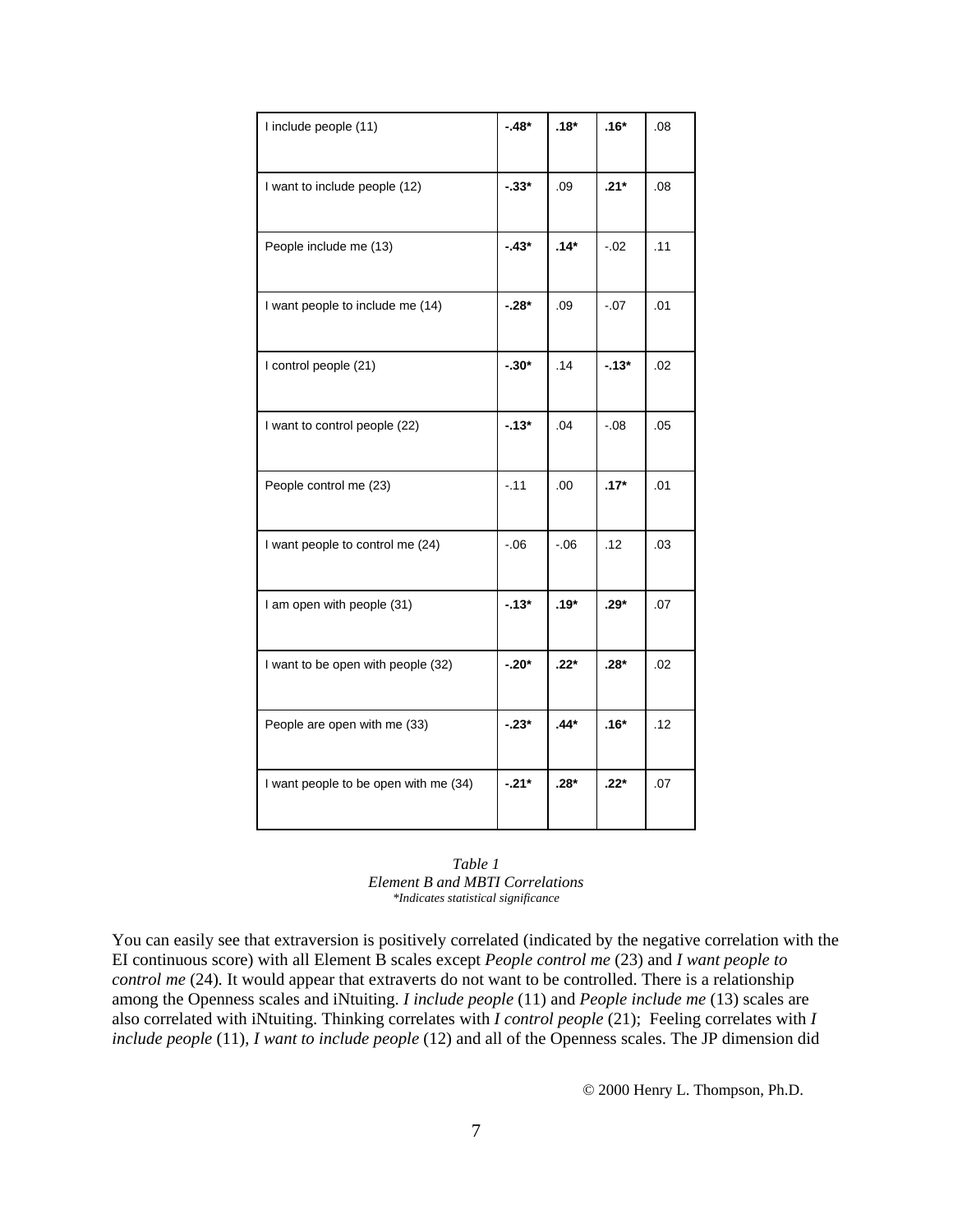not have significant correlations with any of the Element B scales.

At the Step II sub-scale level there are numerous correlations with the Element B scales (Table 2). This article will not go beyond looking at the general pattern of correlations. For example, it is easy to see that Inclusion correlates with all the extraverted scales, as does *I control people* (21), *I am open with people*  (31) and *I want to be open with people* (32). The SN sub-scale 4 and JP sub-scale 5 do not correlate with any of the Element B scales. (For more elaboration and detail, see Thompson, 2000.)



their Type preferences than others. Type rigidity can limit the opportunities for successful interaction across a variety of situations, because some preferences seem to be more fitted for a particular situation than others. For example, extraverts, in general, tend to find a bank teller job more satisfying than most introverts. The more rigid I am around my introverted preference, the more stressful I might find a job requiring me to operate in an extraverted mode most of the time.

Rigidity tends to be a function of *fear* with the greatest interpersonal fear being *uncopability* and its three sub-categories: *insignificant*, *incompetent* and *unlikable*. We all experience each of these fears to some degree. The result of these fears is an unconscious rigidity designed to protect us. An exploration of the deeper levels of FIRO theory may allow us to discover the impetus of *Type rigidity*.

### **Type development**

The data presented above suggest that how a person develops along FIRO dimensions may influence Type development. For example, I worked with an attorney in her 40s who had "validated" ISTJ on two previous occasions. As we explored her Element B results, she discovered her greatest fear was being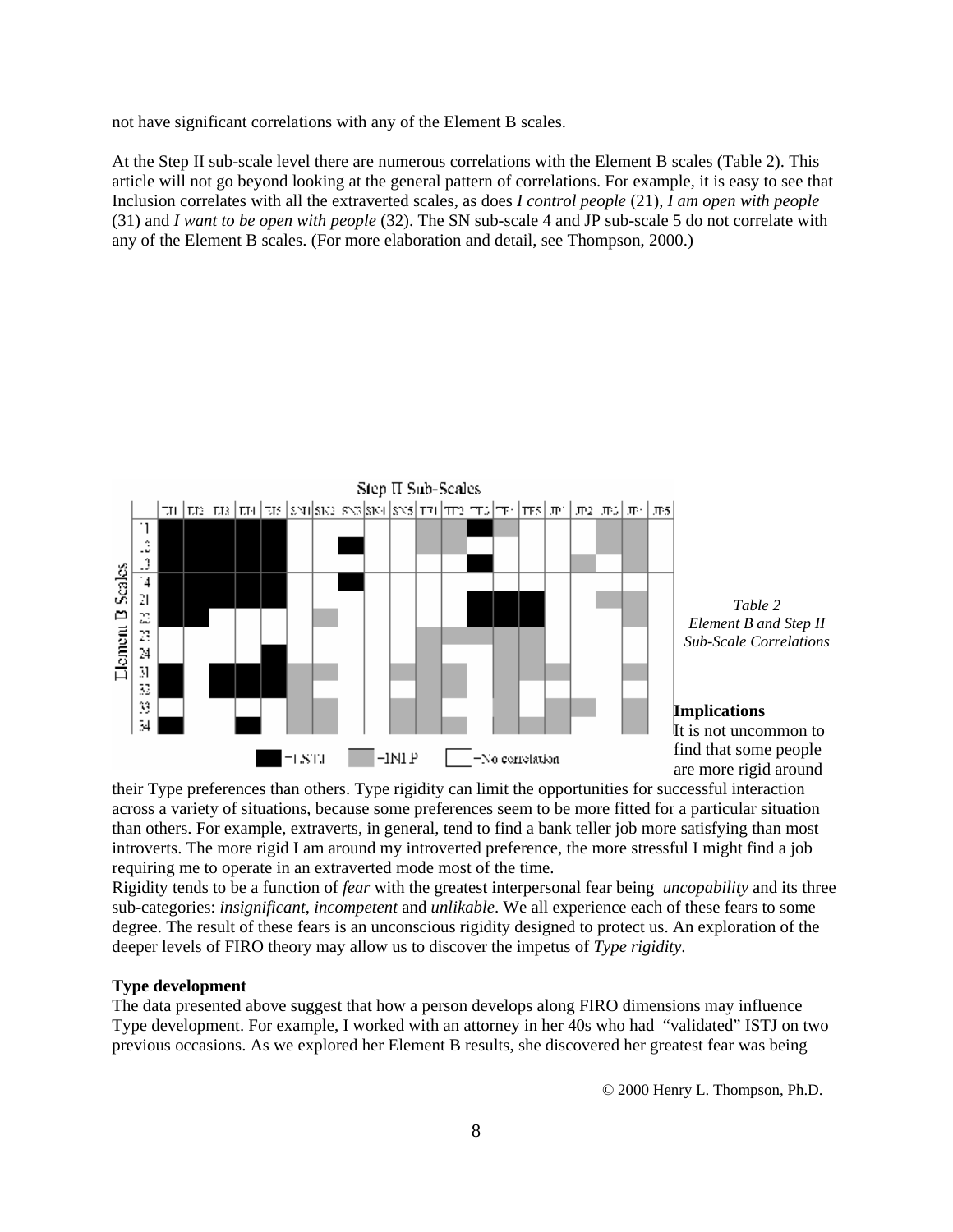*unlikable*. She was raised in a "very cold, unemotional, Thinking preference family" that rewarded "T" behaviors and punished "F" behaviors. To avoid being rejected by her family, she developed and used her Thinking function to the degree she believed she had a Thinking preference. As we worked with the fear of being unlikable, she validated a preference for Feeling and changed her outlook on life. Each of the FIRO dimensions can influence the development of Type preferences.

### **Coaching**

In a coaching situation, the additional information provided by Element B can significantly aid in providing feedback to the client. Element B was particularly useful with an ESTP CEO who had been *abandoned* by his father as a young child. He would only travel with an entourage from his company even family vacations included couples from his management/executive team. FIRO provided insight about his fear of being *insignificant*—the fear associated with Inclusion. On those occasions when he did not have someone with him who knew him and made him feel significant, his fear often set the stage for the appearance of his evil twin, Skippy (inferior function).

### **Compatibility**

Workshop participants often ask why some people who share the same Type preference as theirs are easy to get along with while others seem impossible. Element B feedback may provide additional information to help explain why one ESTJ might seem more compatible than another. The roles we play significantly affect how compatible we are. For example, if you want to control people and I want people to control me, then we may be compatible on this dimension. You are giving me what I want and I am giving you what you want—even if we are different Types. The more dimensions we match on in relation to the roles we play with each other, the greater the probability we will be compatible.

The Element B is a multi-use instrument that can have a significant affect on individual and organizational performance. It is widely used in the US and 17 other countries and is continuing to gain in popularity. It is being used more and more in conjunction with other instruments, e.g., the Myers-Briggs Type Indicator.

The first International FIRO Conference will take place in early 2001 in San Francisco, CA with Will Schutz, Ph.D., creator of FIRO, as the keynote speaker. The latest developments on the theory, instrumentation, software and support materials will be presented.

I have often said, "If I were contracted to do a teambuilding session and told that the team was willing to complete only one instrument, I would choose Element B." It provides the most accurate information on the behaviors I am likely to see the team exhibit than any other instrument I have used.

### **Resources**

Schnell, E. & Hammer, A. (1997). Integrating the FIRO-B with the MBTI: Relationships, case examples, and interpretation strategies. In *Developing Leaders* ( Fitzgerald, C. & Kirby, L., Eds.). Palo Alto, CA: Davies-Black Publishing.

Thompson, H. (2000). FIRO Element B and Myers-Briggs Type Indicator correlations. Watkinsville, GA: High Performing Systems, Inc.